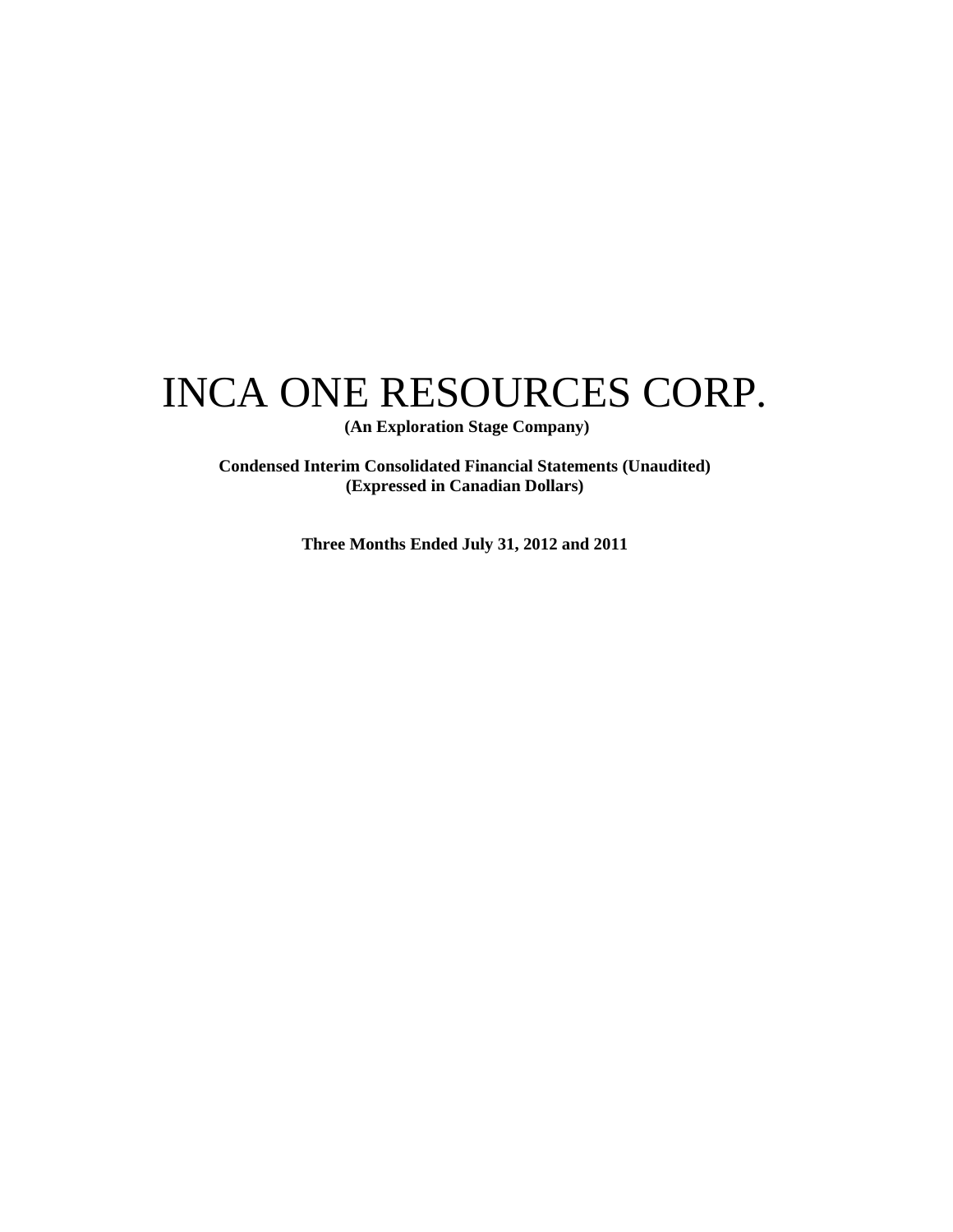### **INCA ONE RESOURCES CORP.**

**(the "Company")** 

### **CONDENSED INTERIM CONSOLIDATED FINANCIAL STATEMENTS Three months ended July 31, 2012 and 2011**

#### **NOTICE OF NO AUDITOR REVIEW OF INTERIM FINANCIAL STATEMENTS**

The management of Inca One Resources Corp. is responsible for the preparation of the accompanying unaudited condensed interim consolidated financial statements ("interim financial statements"). The interim financial statements have been prepared using accounting policies in compliance with International Financial Reporting Standards for the preparation of condensed interim financial statements and are in accordance with IAS 34 - Interim Financial Reporting.

The Company's auditor has not performed a review of these interim financial statements in accordance with the standards established by the Canadian Institute of Chartered Accountants for a review of interim financial statements by an entity's auditor.

September 26, 2012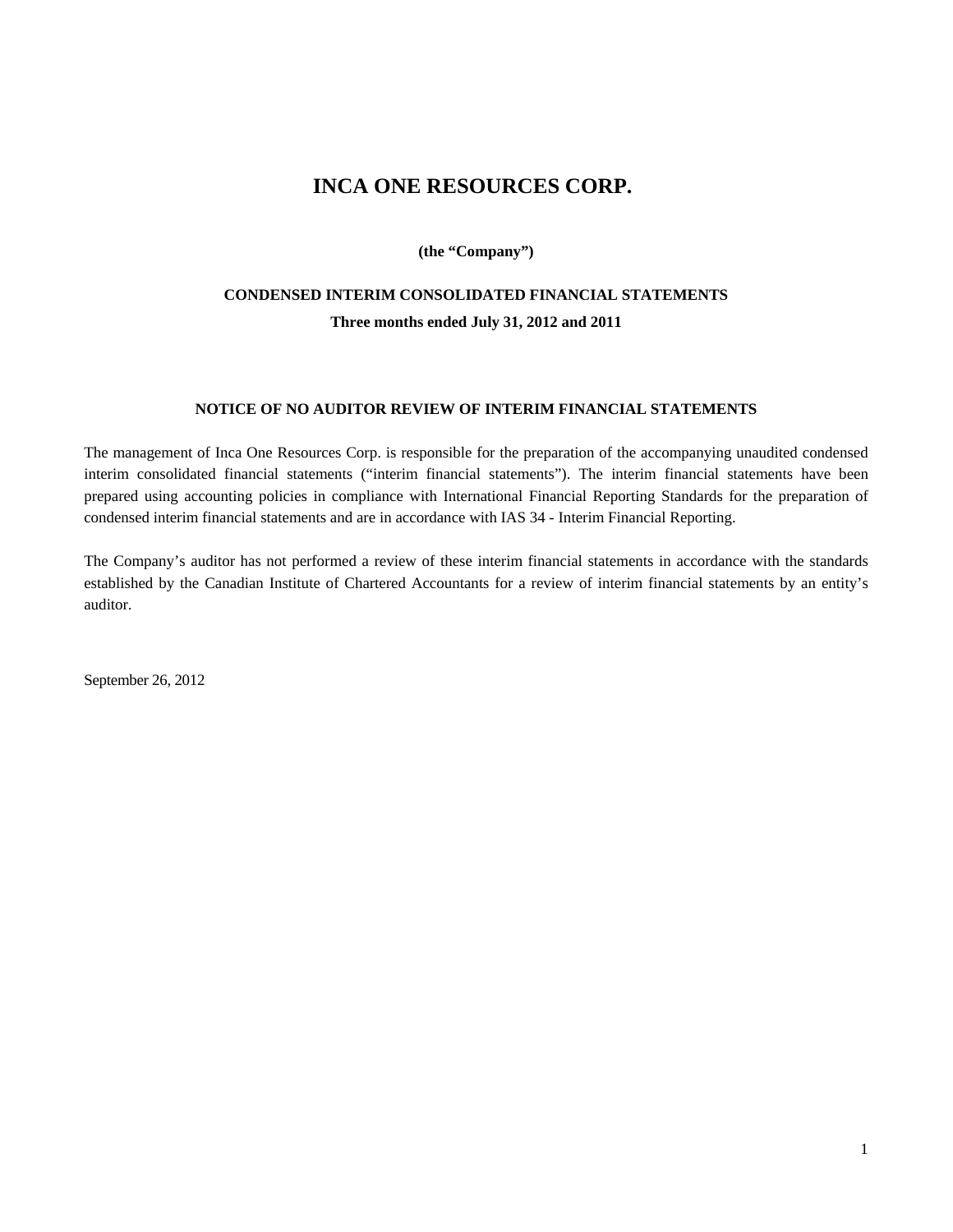#### Condensed Interim Consolidated Statements of Financial Position (Unaudited) (Expressed in Canadian Dollars)

| July 31, 2012 | April 30, 2012 |
|---------------|----------------|
| \$            | \$             |
|               |                |
|               |                |
| 132,660       | 543,030        |
| 20,374        | 134,321        |
| 26,475        | 36,174         |
| 179,509       | 713,525        |
| 21,068        | 19,598         |
| 1,747,998     | 1,395,072      |
|               | 2,128,195      |
|               |                |
|               |                |
| 81,786        | 96,980         |
|               |                |
| 7,230,586     | 6,955,586      |
| 645,294       | 905,257        |
| (6,009,091)   | (5,829,628)    |
| 1,866,789     | 2,031,215      |
| 1,948,575     | 2,128,195      |
|               | 1,948,575      |

Nature of operations and going concern (Note 1) Commitments (Note 5) Subsequent event (Note 9)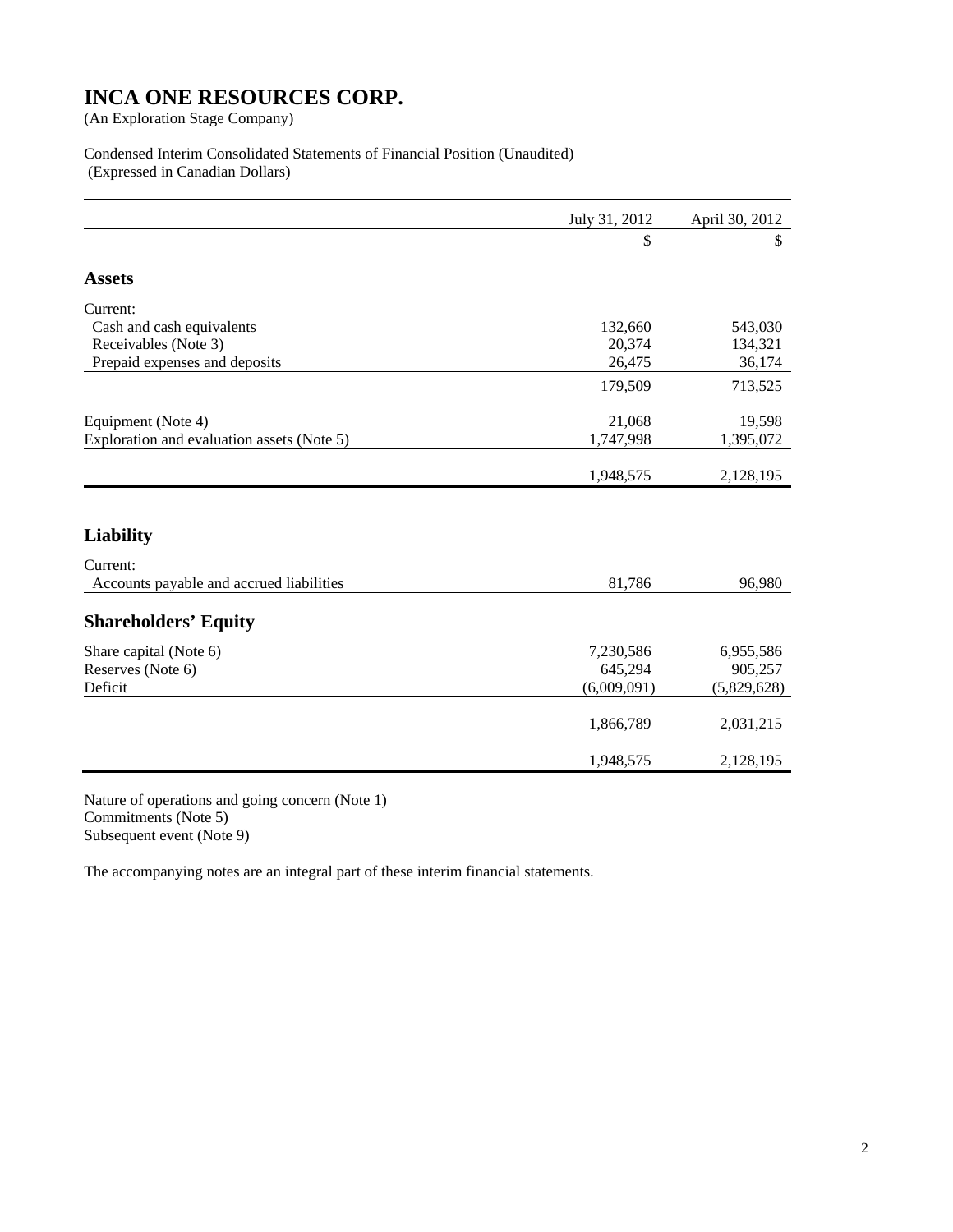#### Condensed Interim Consolidated Statements of Comprehensive Loss (Unaudited) (Expressed in Canadian Dollars)

|                                                      | Three months ended July 31, |            |
|------------------------------------------------------|-----------------------------|------------|
|                                                      | 2012                        | 2011       |
|                                                      | \$                          | \$         |
| Administrative expenses:                             |                             |            |
| Consulting and management fees (Note 7(b))           | 62,800                      | 43,190     |
| Depreciation                                         | 231                         | 208        |
| Office, rent and administration (Note $7(a)$ )       | 41,823                      | 23,943     |
| Professional fees (Note $7(a)$ )                     | 2,000                       | 16,638     |
| <b>Regulatory fees</b>                               | 416                         | 2,904      |
| Share-based payments (Note $6(e)$ )                  | 20,555                      | 221,244    |
| Transfer agent and shareholder information           | 1,246                       | 6,505      |
| Travel, advertising and promotion                    | 54,710                      | 74,181     |
| Total administrative expenses                        | (183, 781)                  | (388, 813) |
| Foreign exchange gain                                | 4,570                       |            |
| Finance and other costs                              | (1,192)                     | (1,983)    |
| Finance income                                       | 940                         | 1,089      |
|                                                      | 4,318                       | (894)      |
| Net loss for the period                              | (179, 463)                  | (389,707)  |
| Other comprehensive loss:                            |                             |            |
| Foreign currency translation                         | (8, 434)                    |            |
| Net loss and total comprehensive loss for the period | (187, 897)                  | (389,707)  |
| Basic and diluted loss per share                     | (0.01)                      | (0.02)     |
| Weighted average number of common shares outstanding | 22,722,374                  | 18,844,856 |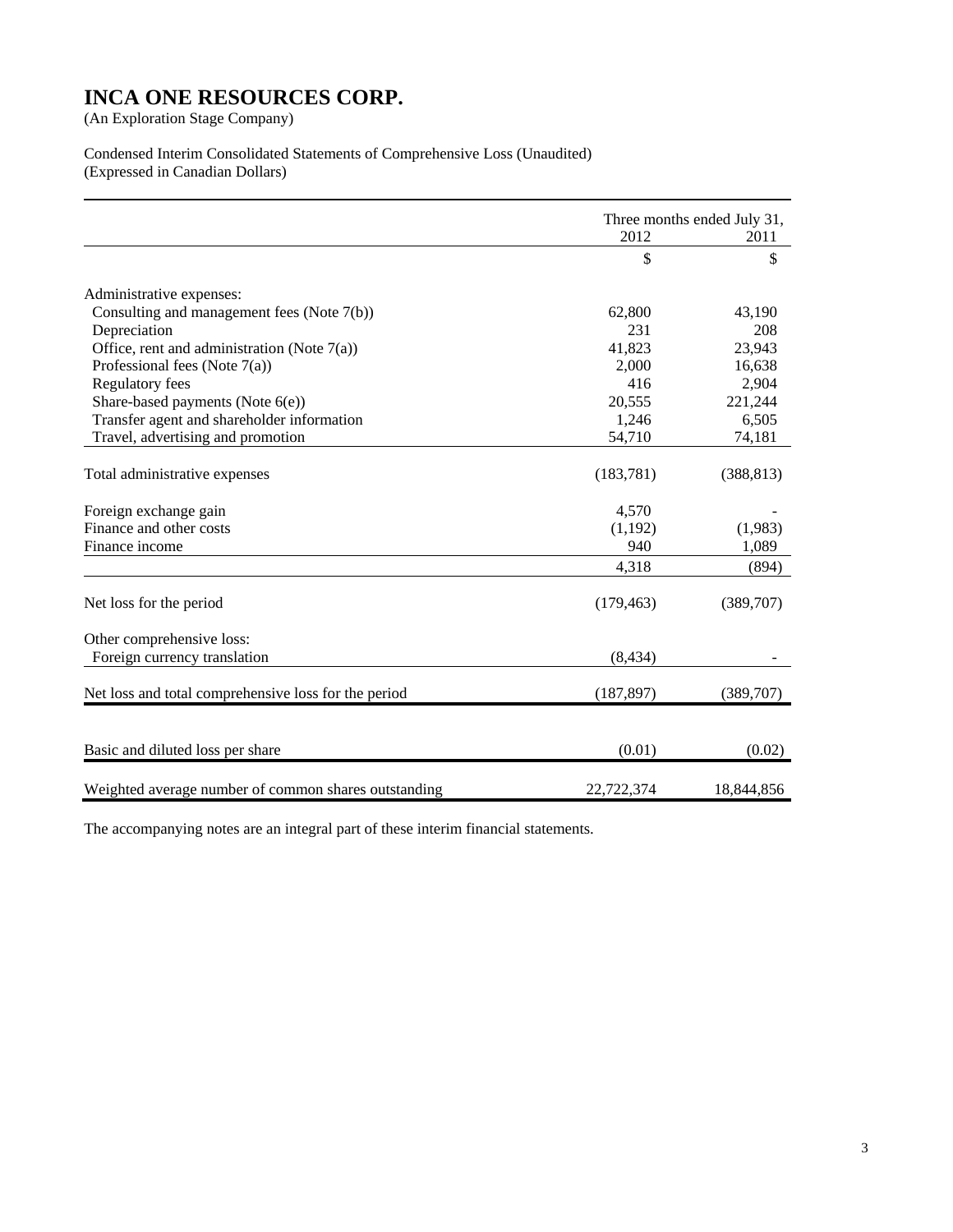### **INCA ONE RESOURCES CORP.**

(An Exploration Stage Company)

#### Condensed Interim Consolidated Statements of Changes in Equity (Unaudited) (Expressed in Canadian Dollars)

|                                                                        |              | Share Capital            |            |                  |           | Reserves                           |        |           | Deficit                  | Total                   |
|------------------------------------------------------------------------|--------------|--------------------------|------------|------------------|-----------|------------------------------------|--------|-----------|--------------------------|-------------------------|
|                                                                        | <b>Notes</b> | Common<br>shares         | Amount     | Stock<br>options | Warrants  | Foreign<br>currency<br>translation | Other  | Total     |                          | shareholders'<br>equity |
|                                                                        |              | #                        | \$         | $\mathbf{s}$     | \$        | \$                                 | \$     | \$        | \$                       | $\mathbf{s}$            |
| Balance, May 1, 2011                                                   |              | 16,471,707               | 4,848,237  | 113,891          | 360,145   |                                    | 42,931 | 516,967   | (4,650,089)              | 715,115                 |
| Comprehensive loss for the period                                      |              | $\overline{\phantom{a}}$ |            |                  |           |                                    |        |           | (389,707)                | (389,707)               |
| Private placement                                                      | 6(c)         | 5,000,000                | 2,000,000  |                  |           |                                    |        |           | $\sim$                   | 2,000,000               |
| Share issuance costs                                                   | 6(c)         | 87,750                   | (148, 481) | $\sim$           |           |                                    |        |           | $\overline{\phantom{a}}$ | (148, 481)              |
| Exercise of warrants                                                   | 6(f)         | 751,667                  | 93,958     |                  |           |                                    |        |           |                          | 93,958                  |
| Share-based payments                                                   |              | $\overline{\phantom{a}}$ | $\sim$     | 221,244          |           | $\overline{\phantom{a}}$           | $\sim$ | 221,244   | $\overline{\phantom{a}}$ | 221,244                 |
| Balance, July 31, 2011                                                 |              | 22,311,124               | 6,793,714  | 335,135          | 360,145   |                                    | 42,931 | 738,211   | (5,039,796)              | 2,492,129               |
| Comprehensive loss for the period<br>Shares issued for exploration and |              | $\overline{\phantom{a}}$ |            |                  |           | (221)                              |        | (221)     | (789, 832)               | (790, 053)              |
| evaluation assets and finder's fees                                    | 5            | 341,250                  | 110,512    |                  |           |                                    |        |           |                          | 110,512                 |
| <b>Expired warrants</b>                                                |              | $\overline{\phantom{a}}$ | 25,000     | $\sim$           | (25,000)  |                                    |        | (25,000)  |                          |                         |
| Exercise of options                                                    | 6(e)         | 120,000                  | 26,360     | (11,360)         |           |                                    | $\sim$ | (11,360)  |                          | 15,000                  |
| Share-based payments                                                   |              |                          |            | 203,627          |           |                                    |        | 203,627   |                          | 203,627                 |
| Balance, April 30, 2012                                                |              | 22,772,374               | 6,955,586  | 527,402          | 335,145   | (221)                              | 42,931 | 905,257   | (5,829,628)              | 2,031,215               |
| Comprehensive loss for the period                                      |              |                          |            |                  |           | (8, 434)                           |        | (8, 434)  | (179, 463)               | (187, 897)              |
| <b>Expired warrants</b>                                                |              | $\sim$                   | 275,000    | $\sim$           | (275,000) |                                    |        | (275,000) |                          |                         |
| Share-based payments                                                   |              |                          |            | 23,471           |           |                                    |        | 23,471    |                          | 23,471                  |
| Balance, July 31, 2012                                                 |              | 22,772,374               | 7,230,586  | 550,873          | 60,145    | (8,655)                            | 42,931 | 645,294   | (6,009,091)              | 1,866,789               |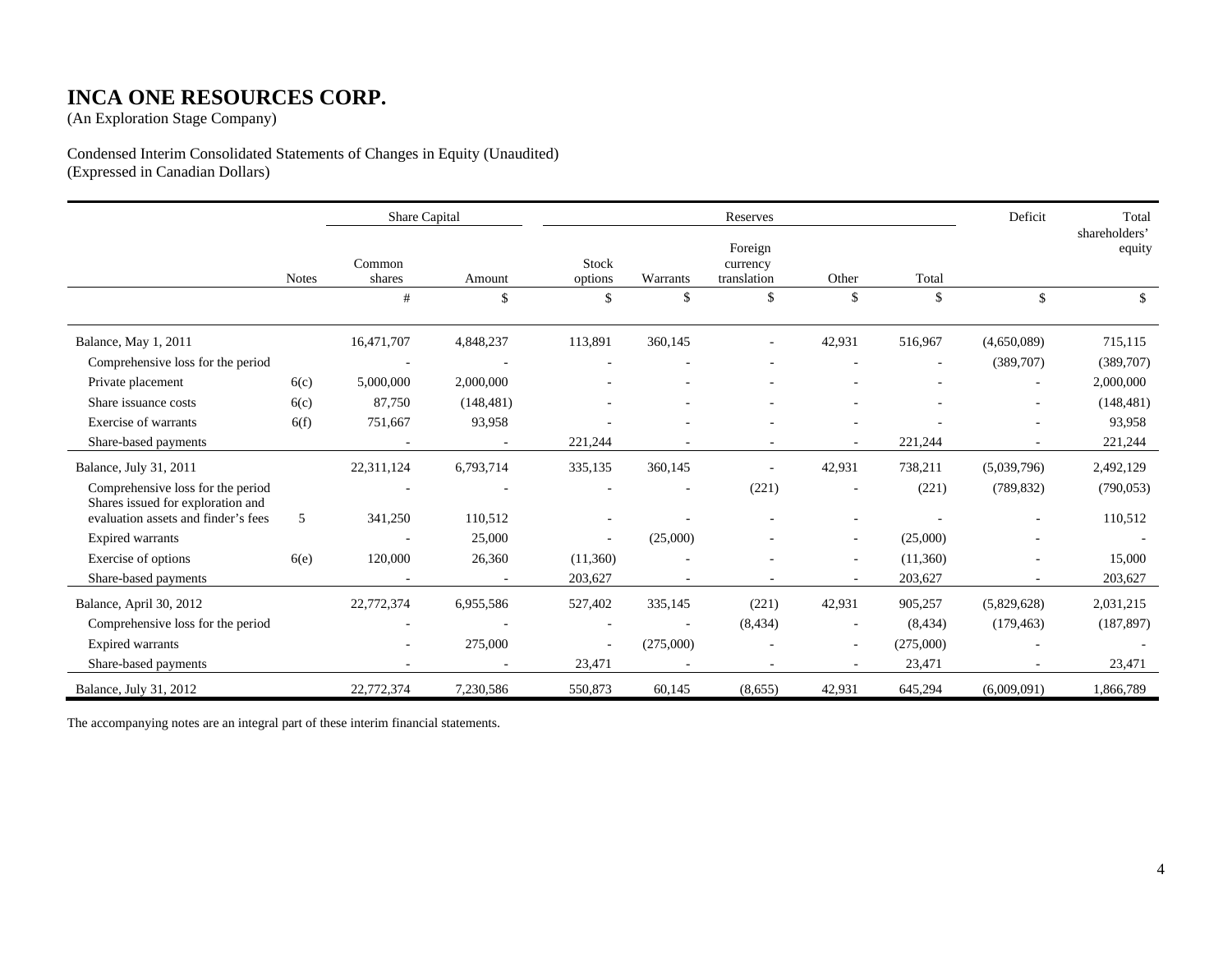#### Condensed Interim Consolidated Statements of Cash Flows (Unaudited) (Expressed in Canadian Dollars)

|                                                                | Three months ended July 31,<br>2012<br>2011 |            |
|----------------------------------------------------------------|---------------------------------------------|------------|
|                                                                | \$                                          | \$         |
| Cash provided by (used in):                                    |                                             |            |
| Operating activities:                                          |                                             |            |
| Net loss for the period                                        | (179, 463)                                  | (389,707)  |
| Items not involving cash:                                      |                                             |            |
| Depreciation                                                   | 231                                         | 208        |
| Foreign exchange gain                                          | (13,004)                                    |            |
| Share-based payments                                           | 20,555                                      | 221,244    |
| Changes in non-cash working capital accounts:                  |                                             |            |
| Receivables                                                    | 113,947                                     | (223,992)  |
| Prepaid expenses and deposits                                  | 9,699                                       | (122, 530) |
| Accounts payable and accrued liabilities                       | (9, 974)                                    | (30, 882)  |
|                                                                | (58,009)                                    | (545, 659) |
|                                                                |                                             |            |
| Financing activities:<br>Repayment of loans payable            |                                             | (120,000)  |
| Proceeds on issuance of securities                             |                                             | 2,095,556  |
| Share issuance cost                                            |                                             | (148, 481) |
|                                                                |                                             | 1,827,075  |
|                                                                |                                             |            |
| Investing activities:                                          |                                             |            |
| Purchase of equipment                                          | (2,841)                                     | (910)      |
| Exploration and evaluation assets                              | (354,090)                                   | (150, 548) |
|                                                                | (356, 931)                                  | (151, 458) |
| (Decrease) increase in cash and cash equivalents               | (414,940)                                   | 1,129,958  |
| Effect of exchange rates on cash held in foreign currencies    | 4,570                                       |            |
|                                                                |                                             |            |
| Cash and cash equivalents, beginning of period                 | 543,030                                     | 700,853    |
| Cash and cash equivalents, end of period                       | 132,660                                     | 1,830,811  |
|                                                                |                                             |            |
| Cash and cash equivalents consist of:                          |                                             |            |
| Cash                                                           | 132,600                                     | 450,811    |
| <b>Guaranteed Investment Certificates</b>                      |                                             | 1,380,000  |
| Supplementary information:                                     |                                             |            |
| Cash paid for interest                                         |                                             | 1,105      |
| Non-cash financing and investing activities:                   |                                             |            |
| Shares issued for finder's fees (Note $6(c)$ )                 |                                             | 35,100     |
| Exploration and evaluation expenditures in consideration for   |                                             |            |
| accounts payable and accrued liabilities (Note 5)              | 48,010                                      |            |
| Share-based payments capitalized to exploration and evaluation |                                             |            |
| assets (Note 5)                                                | 2,915                                       |            |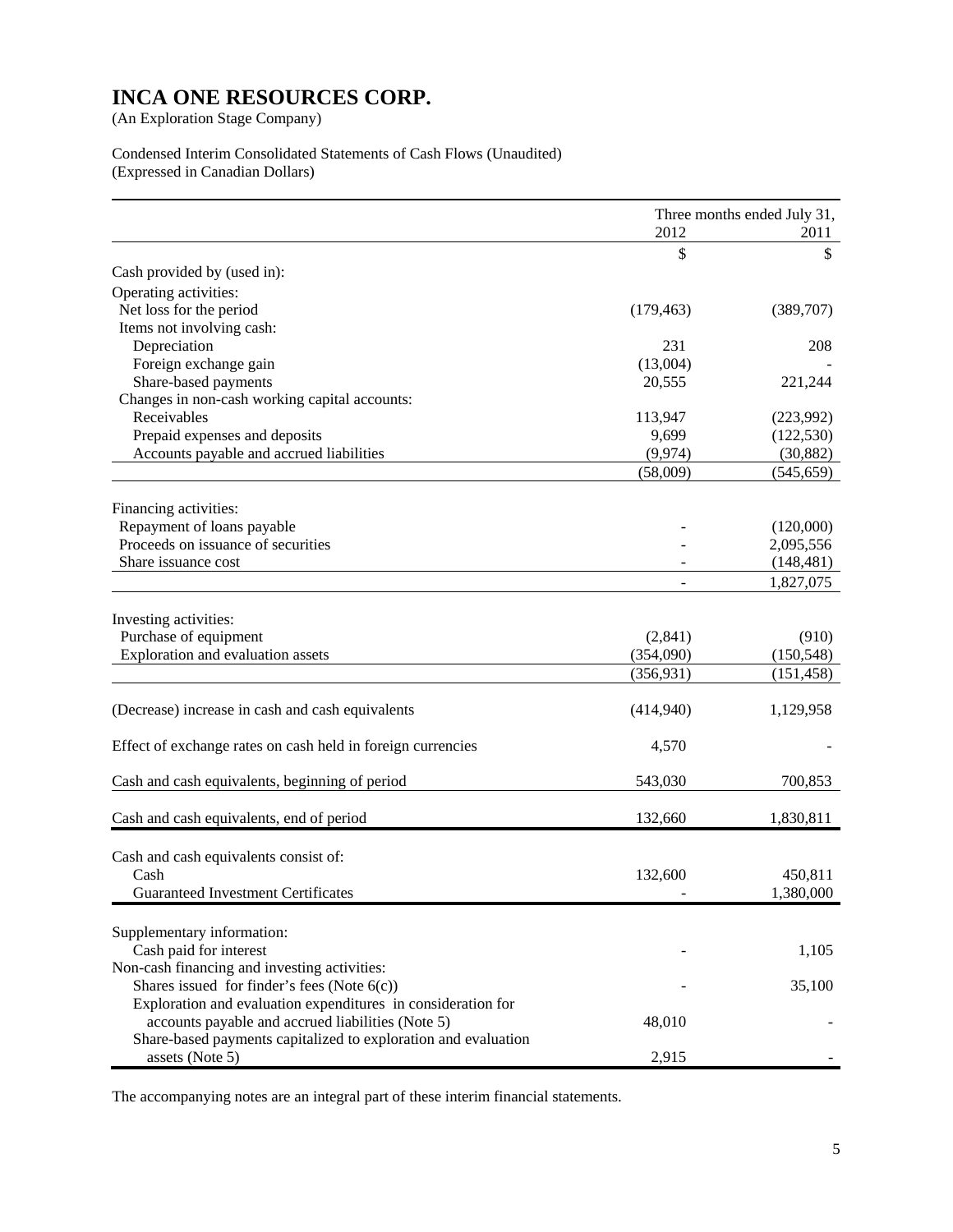Notes to the Condensed Interim Consolidated Financial Statements (Expressed in Canadian Dollars)

Three months ended July 31, 2012 and 2011 (Unaudited)

#### **NOTE 1 – NATURE OF OPERATIONS AND GOING CONCERN**

Inca One Resources Corp. (the "Company") was incorporated under the laws of Canada on November 9, 2005. On November 25, 2009, the Company consolidated its capital stock on a ten-for-one basis. On May 11, 2011, the Company changed its name from SUB Capital Inc. to Inca One Metals Corp. and on October 26, 2011, to Inca One Resources Corp. The Company's shares are traded on the TSX Venture Exchange ("Exchange") under the symbol "IO".

The head office and principal address of the Company are located at Suite 507 – 700 West Pender Street, Vancouver, BC, Canada, V6C 1G8. The Company's records office and registered office address is located at Suite 300 - 576 Seymour Street, Vancouver, British Columbia, Canada, V6B 3K1.

The Company is in the process of exploring its exploration and evaluation assets and has not yet determined whether these assets contain reserves that are economically recoverable. The ability of the Company to recover its cumulative expenditures on its exploration and evaluation assets and to attain profitable operations is dependent upon the completion of exploration programs, discovery and development of economic ore reserves and the ability to arrange sufficient financing to bring the ore reserves into production, and adequate mineral market prices. The ultimate outcomes of these matters cannot presently be determined because they are contingent on future events.

These interim financial statements have been prepared using accounting policies applicable to a going concern which contemplate the realization of assets and settlement of liabilities in the normal course of business. As at July 31, 2012, the Company had no operating revenue, accumulated deficit of \$6,009,091, working capital of \$97,723 (April 30, 2012 - \$616,545) and expects to incur further losses related to the exploration of its resource property interests and the development of its business. The Company will be required to raise additional capital in order to meet its option payments and incur expenditures to maintain its option to acquire an interest in the Las Huaquillas property and to fund working capital requirements. While the Company has been successful in securing financings in the past, there is no assurance that it will be able to obtain adequate financing in the future or that such financing will be available on acceptable terms. If the Company is unable to obtain adequate additional financing, the Company will be required to curtail operations, exploration and development activities. These material uncertainties cast significant doubt on the entity's ability to continue as a going concern. Subsequent to July 31, 2012, the Company announced a private placement financing for gross proceeds of up to \$1,000,000 (Note 9).

These interim financial statements do not give effect to adjustments that would be necessary should the Company be unable to continue as a going concern and, therefore, be required to realize its assets and liquidate its liabilities and commitments in other than the normal course of operations, and at amounts different from those in the accompanying interim financial statements.

#### **NOTE 2 – SIGNIFICANT ACCOUNTING POLICIES**

(a) Basis of Presentation

The interim financial statements of the Company have been prepared in accordance with International Accounting Standards 34, Interim Financial Reporting ("IAS 34"), using accounting policies consistent with International Financial Reporting Standards ("IFRS") as issued by the International Accounting Standards Board ("IASB") and interpretations of the International Financial Reporting Interpretations Committee ("IFRIC"). The accounting policies and methods of computation applied by the Company in these interim financial statements are the same as those applied in the Company's annual consolidated financial statements as at and for the year ended April 30, 2012.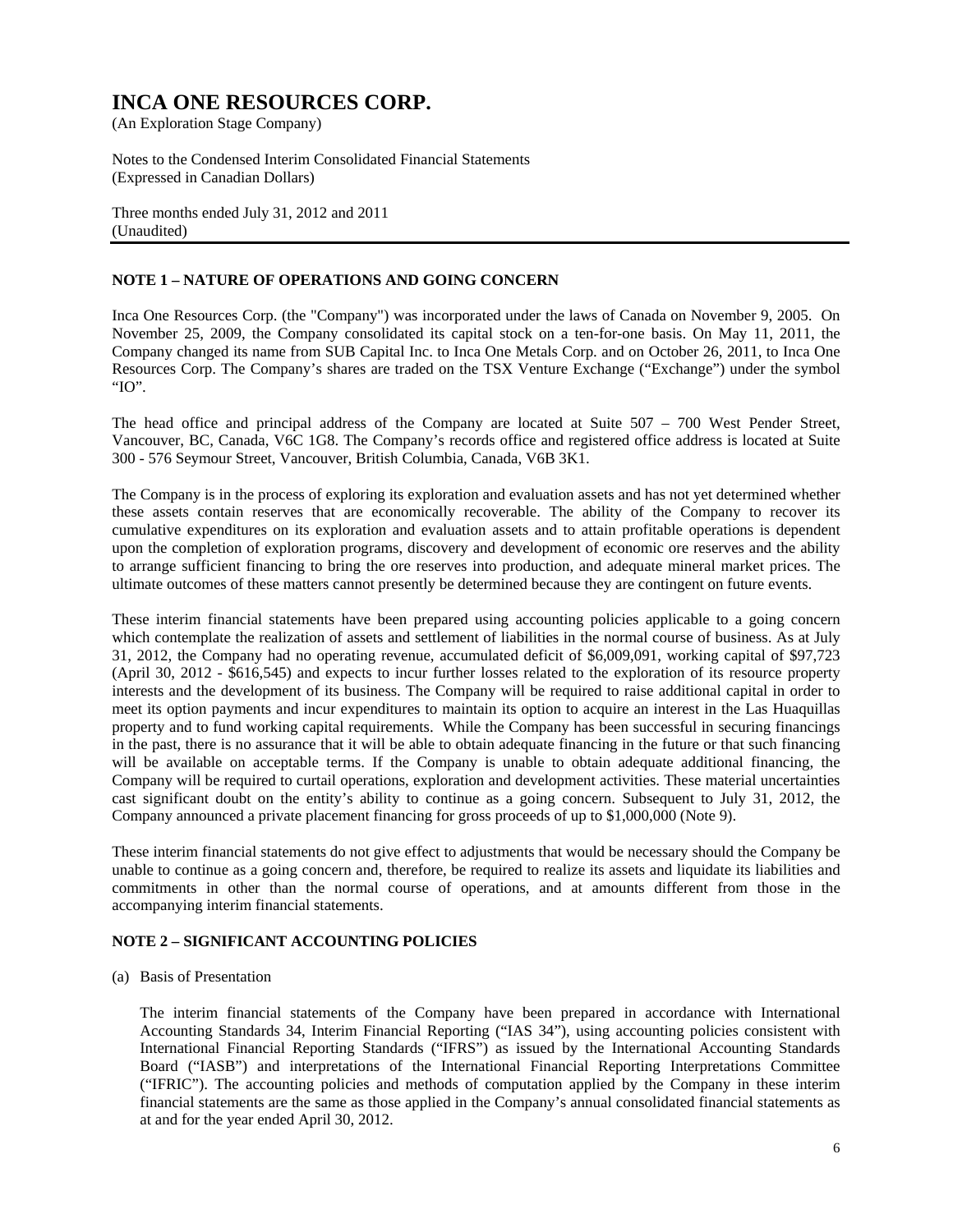Notes to the Condensed Interim Consolidated Financial Statements (Expressed in Canadian Dollars)

Three months ended July 31, 2012 and 2011 (Unaudited)

#### **NOTE 2 – SIGNIFICANT ACCOUNTING POLICIES - continued**

(a) Basis of Presentation - continued

The interim financial statements do not include all of the information required for full annual financial statements and should be read in conjunction with the Company's annual consolidated financial statements for the year ended April 30, 2012.

These interim financial statements were approved and authorized for issue by the Board of Directors of the Company on September 26, 2012.

(b) Significant Accounting Judgments, Estimates and Assumptions

In the preparation of financial statements in conformity with IFRS, management is required to make judgments, estimates, and assumptions that affect the amounts reported and disclosed in the interim financial statements and related notes. There has been no significant change to the Company's estimation and judgment from those disclosed in note 2 to the audited consolidated financial statements for the year ended April 30, 2012.

#### **NOTE 3 – RECEIVABLES**

|                     | July 31, | April 30, |
|---------------------|----------|-----------|
|                     | 2012     | 2012      |
|                     | \$       |           |
| HST recoverable     | 17,241   | 128,021   |
| Interest receivable |          | 3,603     |
| Other receivable    | 3,133    | 2,697     |
|                     | 20,374   | 134,321   |

#### **NOTE 4 – EQUIPMENT**

|                         | Computer | Furniture | Total  |
|-------------------------|----------|-----------|--------|
|                         | \$       | \$        | \$     |
| Costs:                  |          |           |        |
| Balance, May 1, 2011    | 2,731    |           | 2,731  |
| <b>Additions</b>        | 12,134   | 8,381     | 20,515 |
| Balance, April 30, 2012 | 14,865   | 8,381     | 23,246 |
| Additions               | 2,127    | 714       | 2,841  |
| Balance, July 31, 2012  | 16,992   | 9,095     | 26,087 |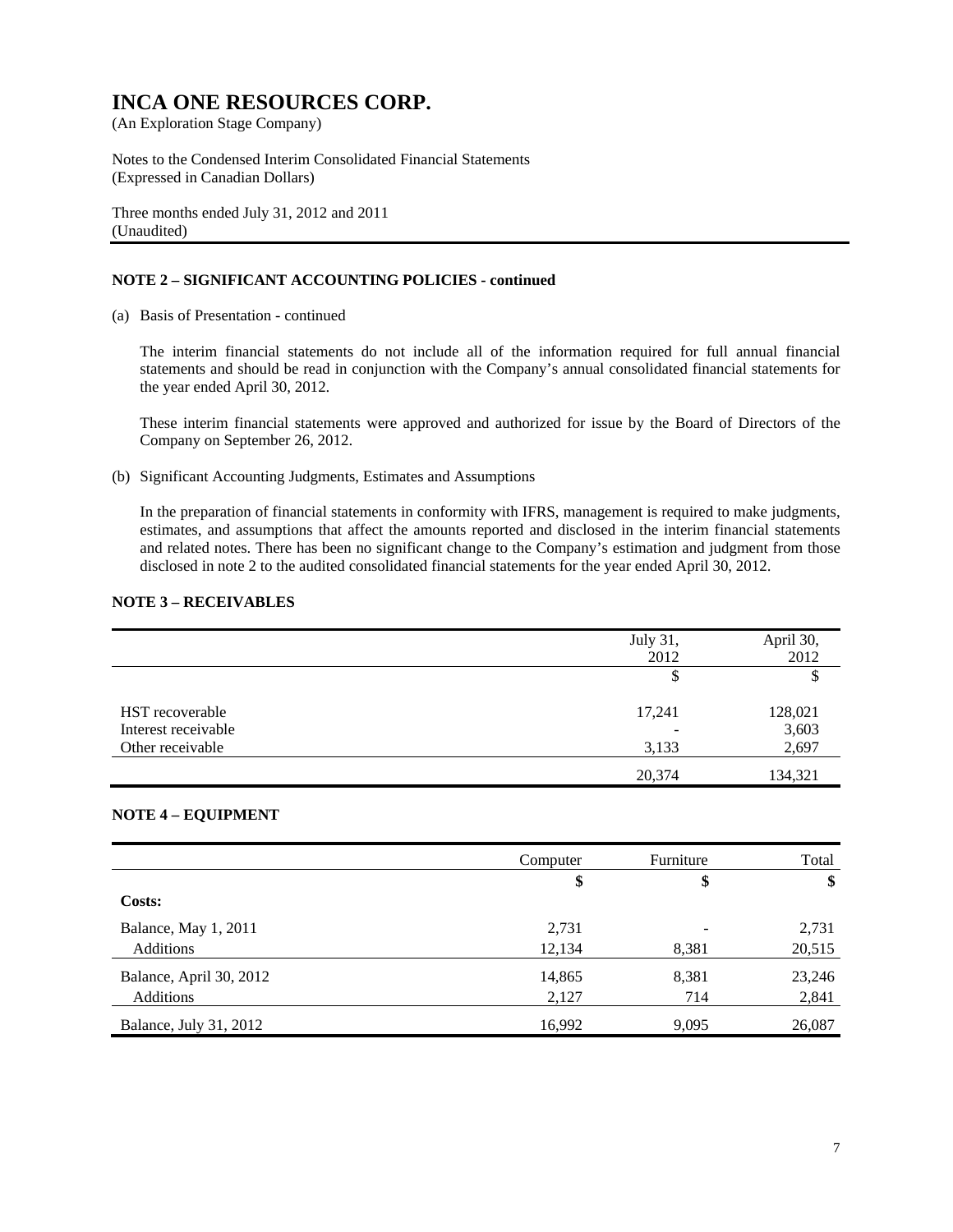Notes to the Condensed Interim Consolidated Financial Statements (Expressed in Canadian Dollars)

Three months ended July 31, 2012 and 2011 (Unaudited)

#### **NOTE 4 – EQUIPMENT - continued**

|                                  | Computer | Furniture | Total  |
|----------------------------------|----------|-----------|--------|
|                                  | \$       | \$        | \$     |
| <b>Accumulated Depreciation:</b> |          |           |        |
| Balance, May 1, 2011             | 410      |           | 410    |
| Depreciation                     | 1,981    | 1,257     | 3,238  |
| Balance, April 30, 2012          | 2,391    | 1,257     | 3,648  |
| Depreciation                     | 716      | 655       | 1,371  |
| Balance, July 31, 2012           | 3,107    | 1,912     | 5,019  |
| <b>Net Book Value:</b>           |          |           |        |
| May 1, 2011                      | 2,321    |           | 2,321  |
| April 30, 2012                   | 12,474   | 7,124     | 19,598 |
| July 31, 2012                    | 13,885   | 7,183     | 21,068 |

#### **NOTE 5 – EXPLORATION AND EVALUATION ASSETS**

|                                                | Las Huaquillas project |
|------------------------------------------------|------------------------|
|                                                | Peru                   |
|                                                | \$                     |
| Balance, May 1, 2011                           | 158,097                |
| Acquisition costs:                             |                        |
| Option payments and finder's fee - cash        | 334,452                |
| Option payments and finder's fee-common shares | 110,512                |
| <b>Staking</b>                                 | 49,381                 |
| Others (professional and regulatory fees)      | 61,660                 |
|                                                | 556,005                |
| <b>Exploration costs:</b>                      |                        |
| Field costs                                    | 85,479                 |
| Geology                                        | 42,216                 |
| Office and administration                      | 25,795                 |
| Mineral concession fees                        | 21,211                 |
| Professional fees                              | 125,988                |
| Rent, utilities and maintenance                | 14,567                 |
| Travel and accommodation                       | 51,716                 |
| Value added tax $(1)$                          | 23,000                 |
| Wages and contract labor                       | 290,998                |
|                                                | 680,970                |
| Balance, April 30, 2012                        | 1,395,072              |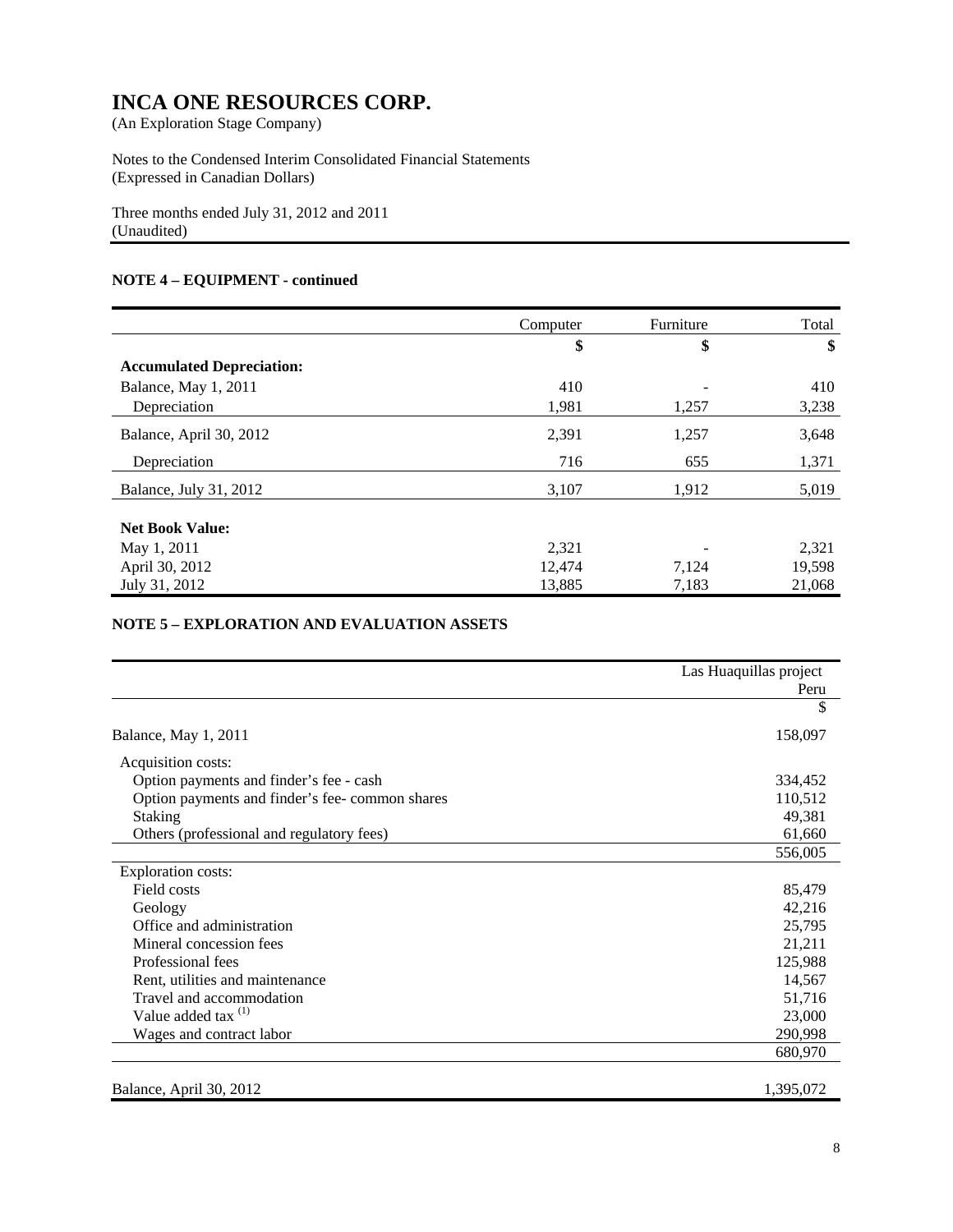Notes to the Condensed Interim Consolidated Financial Statements (Expressed in Canadian Dollars)

Three months ended July 31, 2012 and 2011 (Unaudited)

#### **NOTE 5 – EXPLORATION AND EVALUATION ASSETS - continued**

|                                 | Las Huaquillas project |
|---------------------------------|------------------------|
|                                 | Peru                   |
|                                 | \$                     |
| Balance, May 1, 2012            | 1,395,072              |
| <b>Exploration costs:</b>       |                        |
| Field costs                     | 95,250                 |
| Geology                         | 23,479                 |
| Office and administration       | 17,012                 |
| Professional fees               | 43,800                 |
| Rent, utilities and maintenance | 4,342                  |
| Travel and accommodation        | 24,098                 |
| Value added tax (1)             | 10,073                 |
| Wages and contract labor        | 134,872                |
|                                 | 352,926                |
| Balance, July 31, 2012          | 1,747,998              |

(1) Expenses incurred by the Company in Peru, including exploration expenses, are subject to Peruvian Value Added Tax ("VAT"). The VAT is not currently refundable to the Company but the amounts may be used in the future to offset amounts due to the Peruvian tax administration by the Company resulting from VAT charged to clients on future sales.

On March 25, 2011, the Company entered into a definitive letter agreement (the "Agreement") with Rial Minera SAC ("Rial") and its shareholders (collectively the "Optionors") pursuant to which the Company was granted an option to acquire all of the issued and outstanding shares of Rial (the "Rial Shares"). Rial is a private Peruvian company that owns a 100% interest in the Las Huaquillas gold-copper project (the "Project") located in the Department of Cajamarca in northern Peru. Pursuant to the Agreement, the Company can acquire 100% of the Rial Shares, of which 95% may be acquired by (a) paying an aggregate of US\$5,000,000 to the Optionors; (b) issuing 5,000,000 common shares of the Company to the Optionors; and (c) incurring exploration expenditures of US\$10,000,000 over a period of four years as follows: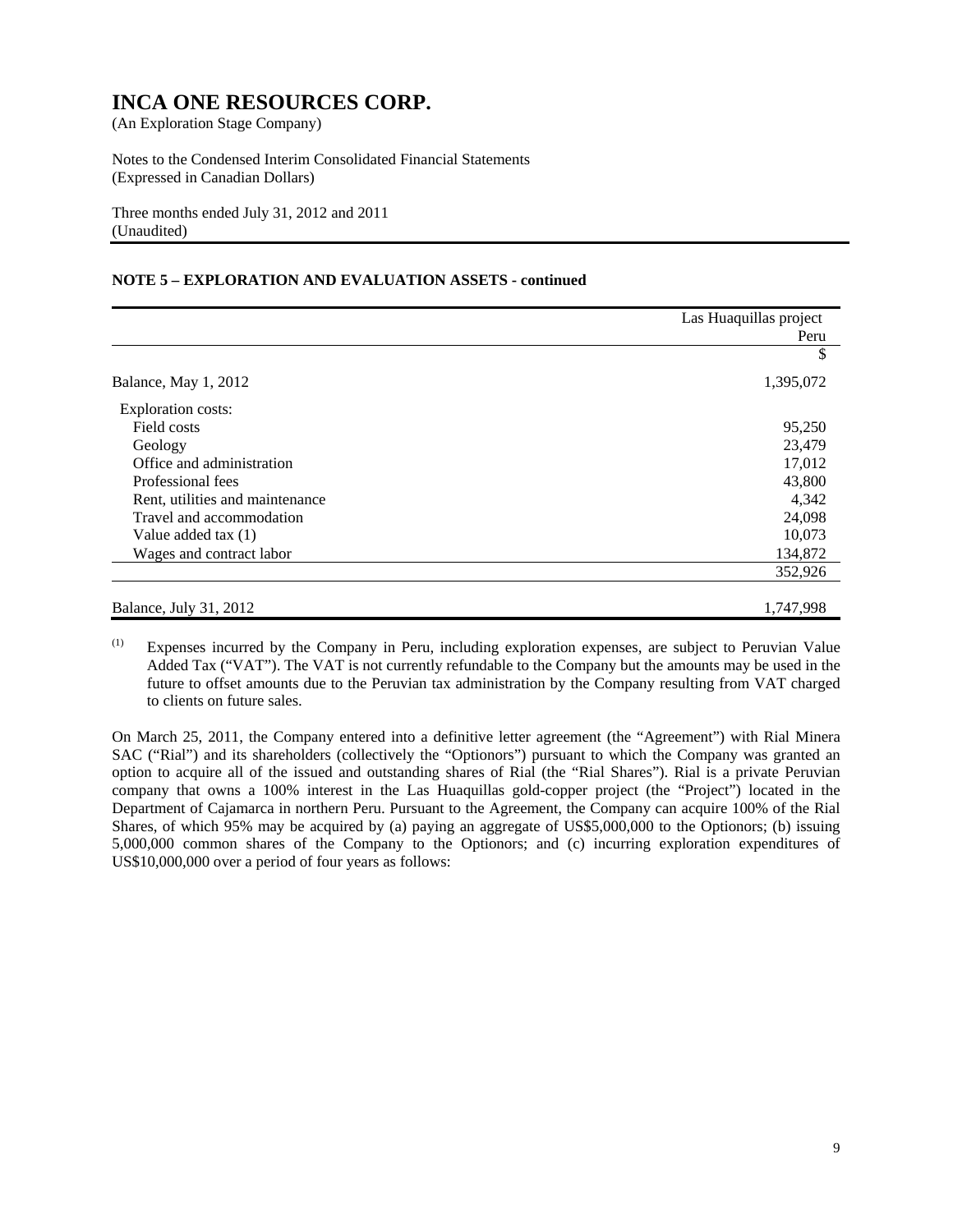Notes to the Condensed Interim Consolidated Financial Statements (Expressed in Canadian Dollars)

Three months ended July 31, 2012 and 2011 (Unaudited)

#### **NOTE 5 – EXPLORATION AND EVALUATION ASSETS - continued**

|                                                            |              | Common                   |  |
|------------------------------------------------------------|--------------|--------------------------|--|
|                                                            | Cash         | shares                   |  |
|                                                            | US\$         | #                        |  |
| Within 5 days of execution of the Letter Agreement         | 75,000 Paid  |                          |  |
| Within 5 days of Exchange approval                         | 125,000 Paid | 200,000 Issued           |  |
| Concurrently with the execution of the public deed         |              |                          |  |
| formalizing the mining assignment agreement ("dated July   |              |                          |  |
| $26, 2011$ "                                               | 50,000 Paid  |                          |  |
| On or before January 26, 2012                              | 125,000 Paid | 125,000<br><b>Issued</b> |  |
| Within 5 days from the date in which the Supreme Decree is |              |                          |  |
| granted and published in the Official Gazette "EI Peruano" | 125,000      | 125,000                  |  |
| On or before July 26, 2012 $(1)$                           | 375,000      | 375,000                  |  |
| On or before July 26, 2013 <sup>(1)</sup>                  | 1,500,000    | 1,500,000                |  |
| On or before July 26, 2014 $(1)$                           | 1,500,000    | 1,550,000                |  |
| On or before July 26, 2015 <sup>(1)</sup>                  | 1,125,000    | 1,125,000                |  |
| Total                                                      | 5,000,000    | 5,000,000                |  |

(1) Subject to the Amended Agreement dated January 18, 2012.

Upon the Company acquiring 95% of the Rial Shares, a 1% net smelter royalty shall be payable to the Optionors on all future production. After completion of the above cash and share payments and exploration expenditures, the Company may earn a further 5% of the Rial Shares by issuing an additional 3,000,000 common shares of the Company to one of the Optionors within 15 days of notice of exercise of the option ("Second Option"). In addition, the Company shall issue to one of the Optionors as bonus payments one common share of the Company per each new ounce of gold or gold equivalent that is found or determined to exist on the Project, in excess of 560,000 ounces of gold or gold equivalent, to be delivered upon public announcement of such discovery.

Pursuant to the Agreement, Rial entered into a mining assignment agreement dated July 26, 2011 with Minera Huaquillas SAC ("Minera"), a Peruvian company engaged in the exploration of mineral properties, whereby Rial assigned all of its exploration rights and obligations related to the Project to Minera for a period of four years. On May 24, 2011, the Company entered into a loan agreement with Minera pursuant to which the Company will advance to Minera up to US\$100,000 to fund its exploration activities on the Project. The loan is non-interest bearing and due within one year from the date of the last amount advanced. As at July 31, 2012, the Company advanced \$85,312 under the loan agreement and the balance was eliminated on consolidation.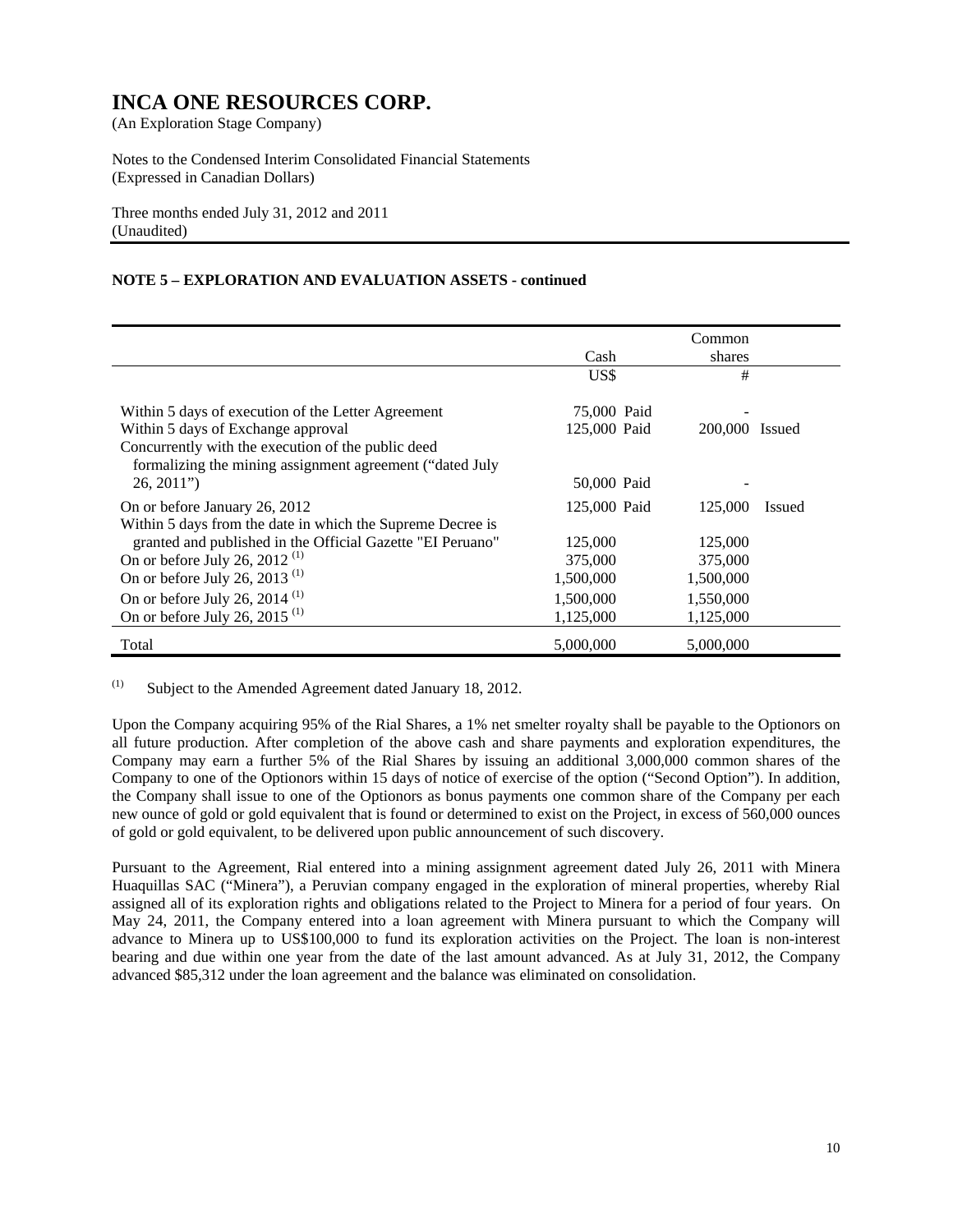Notes to the Condensed Interim Consolidated Financial Statements (Expressed in Canadian Dollars)

Three months ended July 31, 2012 and 2011 (Unaudited)

#### **NOTE 5 – EXPLORATION AND EVALUATION ASSETS - continued**

On January 18, 2012, the Company signed an amended agreement with the Optionors ("Amended Agreement") whereby if by June 27, 2012, Minera has not received the permits required to carry out exploration activities in the Project ("drill permits"), all options payments due starting from July 26, 2012 shall be deferred until the drill permits have been obtained.  $(1)$ 

As consideration for the acquisition, the Company entered into a finder's fee agreement dated July 31, 2011, to pay a finder's fee of US\$282,500 and 400,000 common shares over a period of four years as follows:

|                                                             |             | Common        |                |
|-------------------------------------------------------------|-------------|---------------|----------------|
|                                                             | Cash        | shares        |                |
|                                                             | US\$        | #             |                |
|                                                             |             |               |                |
| Within 5 days of execution of the Letter Agreement          | 7,500 Paid  |               |                |
| Within 5 days of Exchange approval                          | 12,500 Paid | 10,000 Issued |                |
| Concurrently with the execution of the public deed          |             |               |                |
| formalizing the Mining Assignment Agreement ("dated         |             |               |                |
| July 26, 2011")                                             | 5,000 Paid  |               |                |
| On or before January 26, 2012                               | 10,625 Paid |               | $6,250$ Issued |
| Within 5 days from the date in which the Supreme Decree is  |             |               |                |
| granted and published in the Official Gazette "EI Peruano"  | 9,375       | 6,250         |                |
| On or before July 26, 2012 <sup>(1)</sup>                   | 28,125      | 18,750        |                |
| On or before July 26, 2013 <sup>(1)</sup>                   | 78,125      | 75,000        |                |
| On or before July 26, 2014 $^{(1)}$                         | 75,000      | 77,500        |                |
| On or before July 26, 2015 <sup>(1)</sup>                   | 56,250      | 56,250        |                |
| Within 15 days as of the date in which the Second Option is |             |               |                |
| exercised by the Company <sup><math>(1)</math></sup>        |             | 150,000       |                |
| Total                                                       | 282,500     | 400,000       |                |

(1) Pursuant to a letter agreement with the finder dated January 19, 2012, the payment of finder's fees will be deferred and will resume upon resumption of the Company's option payments to the Optionors.

#### **NOTE 6 – SHARE CAPITAL AND RESERVES**

#### (a) Authorized

Unlimited number of voting common shares without par value.

#### (b) Issued share capital

At July 31, 2012, there were 22,772,374 issued and fully paid common shares (April 30, 2012 – 22,772,374).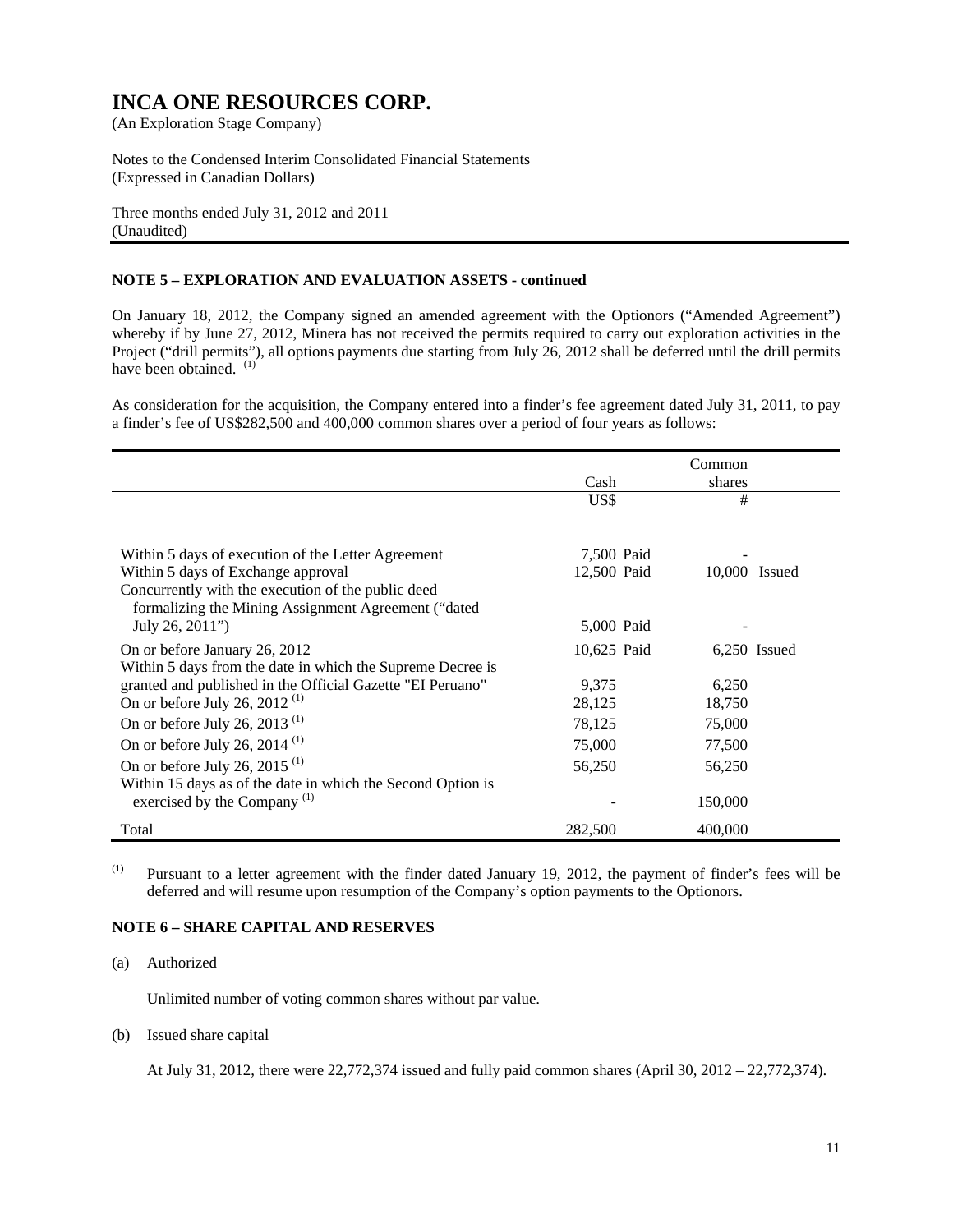Notes to the Condensed Interim Consolidated Financial Statements (Expressed in Canadian Dollars)

Three months ended July 31, 2012 and 2011 (Unaudited)

#### **NOTE 6 – SHARE CAPITAL AND RESERVES – continued**

(c) Share issuances

During the year ended April 30, 2012, the Company completed a private placement of 5,000,000 units at \$0.40 per unit for gross proceeds of \$2,000,000. Each unit consisted of one common share and one-half of one share purchase warrant. Each share purchase warrant entitles the holder to acquire one additional common share of the Company at \$0.75 per share expiring June 30, 2013. The warrants are subject to an acceleration provision whereby the warrant holders will be required to exercise their warrants within a period of 30 days if the Company's common shares close at or above \$1.00 per share for 10 consecutive trading days, otherwise the warrants will, if not exercised, expire at the end of such 30 day period. Share issuance costs with respect to the private placement totaled \$183,582, which included finders' fees of \$136,790, 87,750 common shares at a value of \$35,100 and regulatory expenses of \$11,692.

 During the year ended April 30, 2012, 751,667 common shares were issued for proceeds of \$93,958 on the exercise of 751,667 warrants at \$0.125 per share. A reclassification of \$25,000 from warrant reserve to share capital was recorded on exercise of certain of these warrants.

 During the year ended April 30, 2012, 120,000 stock options at \$0.125 per share were exercised for total proceeds of \$15,000. A reclassification of \$11,360 from stock option reserve to share capital was recorded on the exercise of these options.

(d) Escrow securities

As of July 31, 2012, the Company had 1,004,800 (April 30, 2012 – 1,004,800) common shares and 117,000 (April 30,  $2012 - 117,000$ ) stock options held in escrow.

Pursuant to an escrow agreement dated July 7, 2010, 1,196,444 common shares of the Company were deposited in escrow in connection with the Company's Change of Business. In addition, a total of 260,000 stock options (120,000 at \$0.135 expiring February 18, 2015 and 140,000 at \$0.125 expiring April 7, 2015) and share purchase warrants to purchase up to 1,036,444 common shares of the Company at \$0.125 expiring April 28, 2011, were also subject to the escrow agreement.

Under the escrow agreement, 10% of the escrowed securities were released from escrow following receipt of Exchange approval of the Change of Business. The remaining 90% of the securities will be released from escrow in increments of 15% every six months thereafter over a period of 36 months. In the event the Company becomes a Tier 1 issuer of the Exchange, the escrow release schedule will be accelerated to 18 months.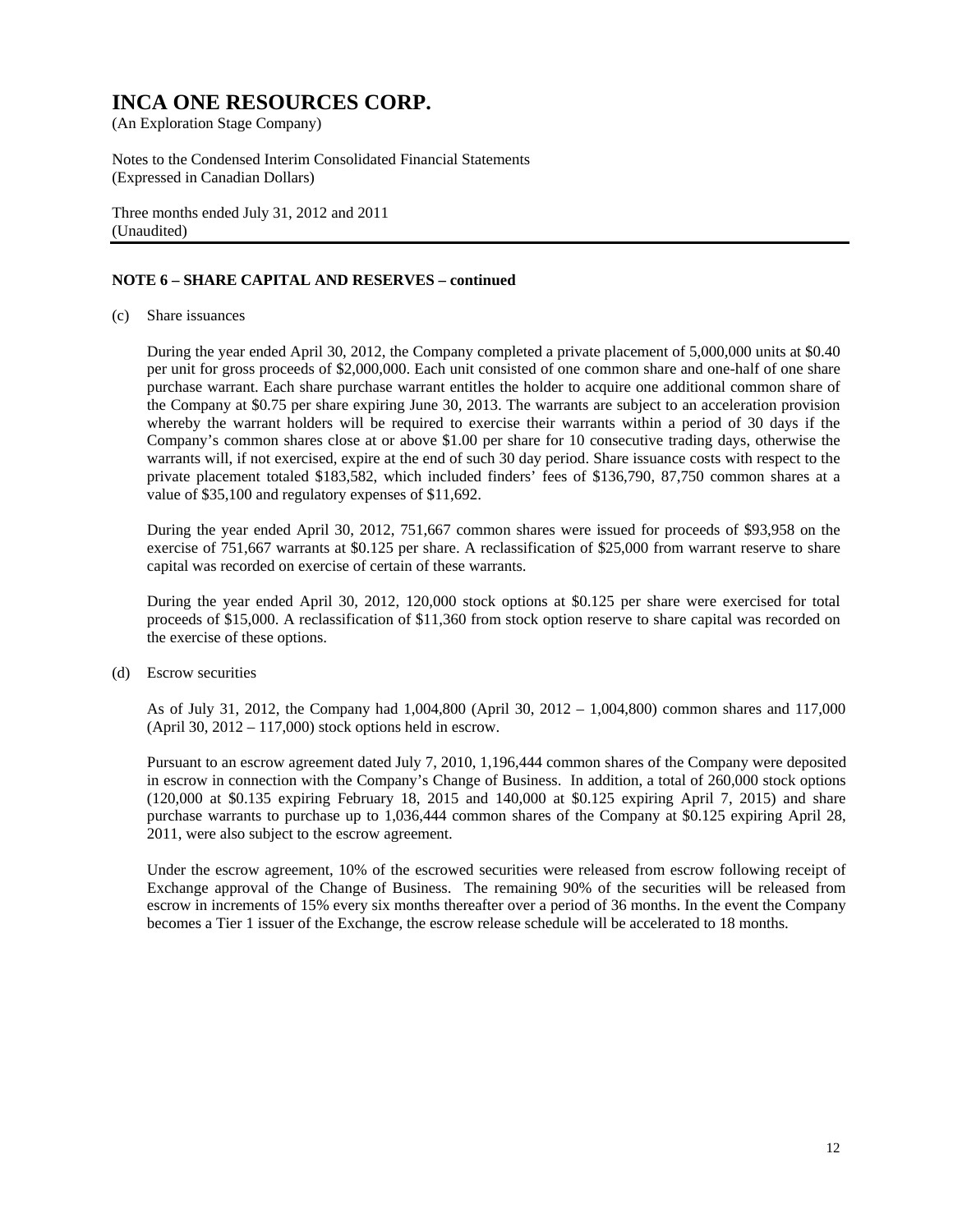Notes to the Condensed Interim Consolidated Financial Statements (Expressed in Canadian Dollars)

Three months ended July 31, 2012 and 2011 (Unaudited)

#### **NOTE 6 – SHARE CAPITAL AND RESERVES - continued**

#### (d) Escrow securities - continued

A summary of the status of the escrow securities outstanding follows:

|                                           | <b>Shares</b>          | <b>Stock Options</b> |
|-------------------------------------------|------------------------|----------------------|
|                                           | #                      |                      |
| Balance, May 1, 2011<br>Released          | 1,674,666<br>(669.866) | 195,000<br>(78,000)  |
| Balance, April 30, 2012 and July 31, 2012 | 1,004,800              | 117,000              |

#### (e) Stock options

The Company adopted an incentive stock option plan, which provides that the Board of Directors of the Company may from time to time, in its discretion, and in accordance with the Exchange requirements, grant to directors, officers, employees and consultants to the Company, non-transferable options to purchase common shares, provided that the number of common shares reserved for issuance will not exceed 10% of the issued and outstanding common shares of the Company. Stock options will be exercisable for a period of up to 10 years from the date of grant.

In connection with the foregoing, the number of common shares reserved for issuance to any individual director or officer will not exceed five percent (5%) of the issued and outstanding common shares and the number of common shares reserved for issuance to all consultants will not exceed two percent (2%) of the issued and outstanding common shares. Options may be exercised no later than 30 days following cessation of the optionee's position with the Company, provided that if the cessation of office, directorship, or consulting arrangement was by reason of death, the option may be exercised within a maximum period of twelve months after such death, subject to the expiry date of such option.

A summary of the status of the options outstanding follows:

|                                           | Options   | Weighted<br>Average<br><b>Exercise Price</b> |
|-------------------------------------------|-----------|----------------------------------------------|
|                                           | #         | \$                                           |
| Balance, May 1, 2011                      | 1,035,000 | 0.140                                        |
| Granted                                   | 1,346,000 | 0.429                                        |
| Exercised                                 | (120,000) | (0.125)                                      |
|                                           |           |                                              |
| Balance, April 30, 2012 and July 31, 2012 | 2,261,000 | 0.313                                        |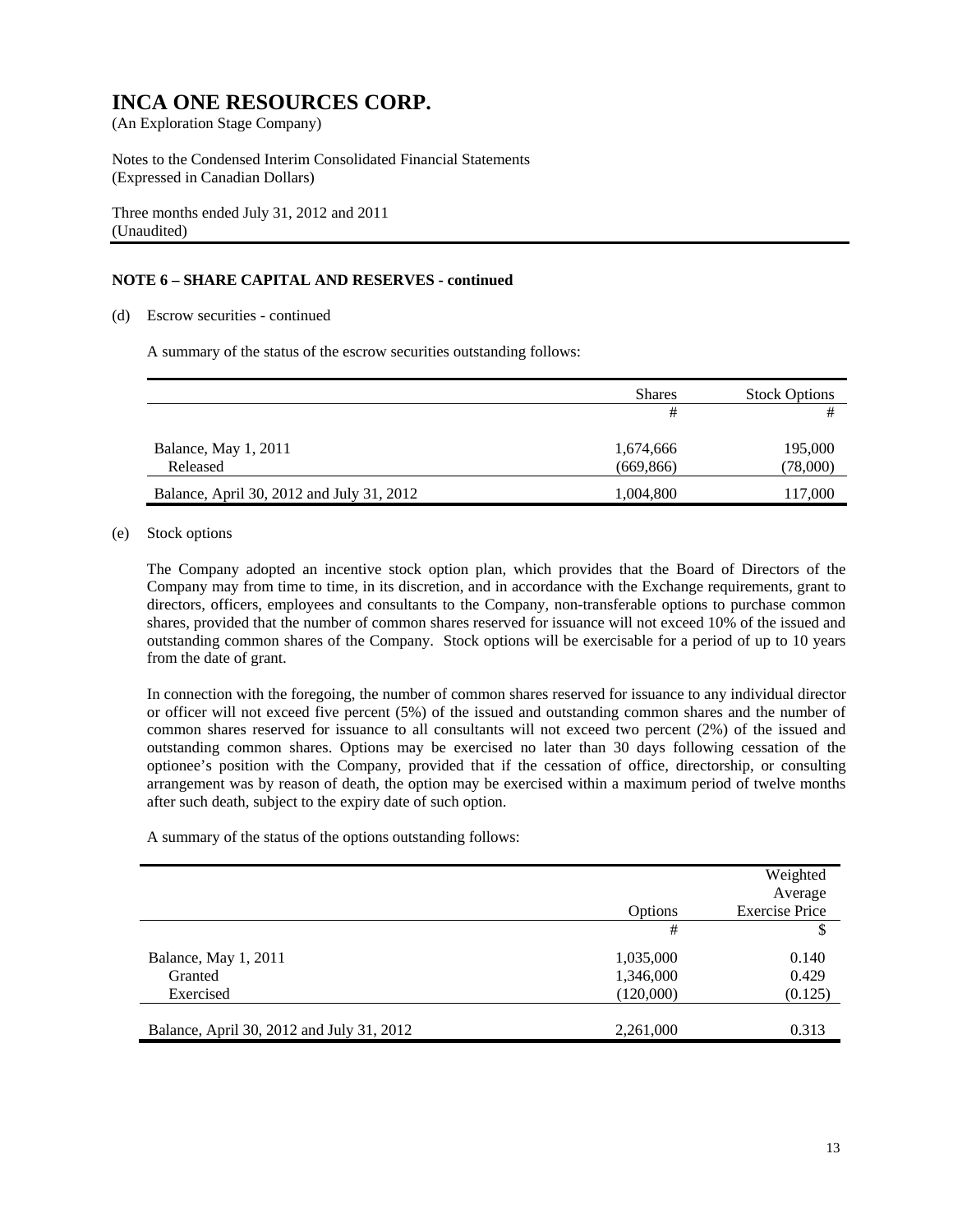Notes to the Condensed Interim Consolidated Financial Statements (Expressed in Canadian Dollars)

Three months ended July 31, 2012 and 2011 (Unaudited)

#### **NOTE 6 – SHARE CAPITAL AND RESERVES - continued**

(e) Stock options - continued

The following table summarizes the options outstanding and exercisable as at July 31, 2012:

| Options          | Exercise<br>Price | <b>Expiry Date</b> | Options<br>Exercisable |
|------------------|-------------------|--------------------|------------------------|
| #                | \$                |                    | #                      |
| $311,000^{(1)}$  | 0.135             | February 18, 2015  | 311,000                |
| 480,000 $^{(1)}$ | 0.125             | April 7, 2015      | 480,000                |
| 124,000          | 0.220             | September 23, 2020 | 124,000                |
| 376,000          | 0.500             | May 13, 2021       | 282,000                |
| 820,000          | 0.430             | July 11, 2021      | 652,500                |
| 150,000          | 0.250             | February 9, 2017   | 150,000                |
| 2,261,000        | 0.313             |                    | 1,999,500              |

 $(1)$  Of these options, 54,000 and 63,000 are held in escrow respectively (Note 6(d)).

During the three months ended July 31, 2012, the Company recognized share-based payments of \$23,471 (2011 - \$221,244) for stock options granted and vested during the period, of which \$2,915 (2011 - \$nil) was included under wages and contract labor in exploration and evaluation assets.

The fair value of stock options was estimated using the Black-Scholes options pricing model with the following weighted average assumptions:

|                                  | 2012 | 2011       |
|----------------------------------|------|------------|
| Risk-free annual interest rate   |      | 2.21%      |
| Expected annual dividend yield   |      | 0%         |
| Expected stock price volatility  |      | 196.49%    |
| Average expected life of options |      | 5.61 years |

The weighted average fair value of stock options granted during the three months ended July 31, 2012 was \$nil (2011- \$0.41) per option.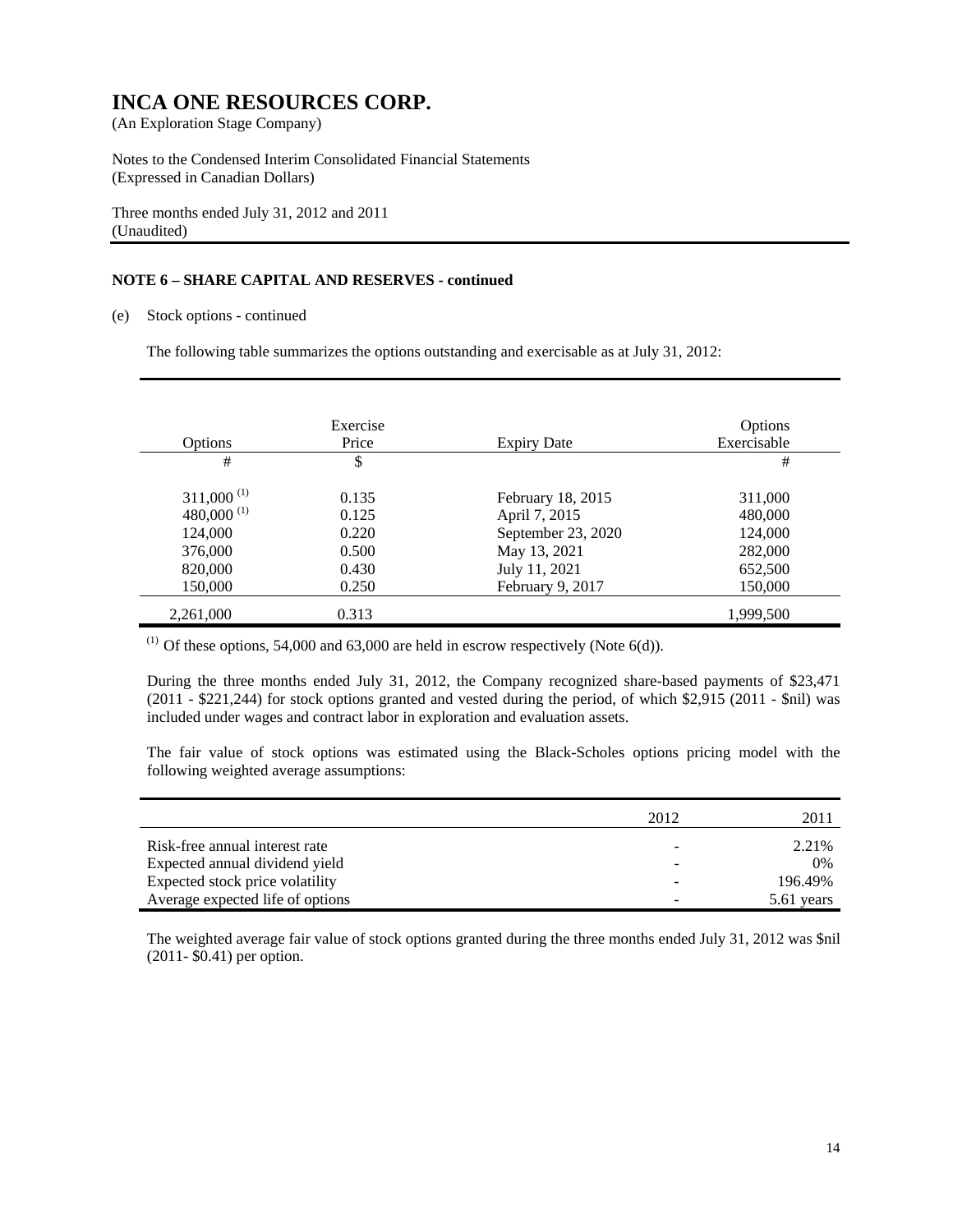Notes to the Condensed Interim Consolidated Financial Statements (Expressed in Canadian Dollars)

Three months ended July 31, 2012 and 2011 (Unaudited)

#### **NOTE 6 – SHARE CAPITAL AND RESERVES - continued**

#### (f) Warrants

Each whole warrant entitles the holder to purchase one common share of the Company. A summary of the status of the warrants outstanding follows:

|                         |            | Weighted<br>Average   |
|-------------------------|------------|-----------------------|
|                         | Warrants   | <b>Exercise Price</b> |
|                         | #          | \$                    |
| Balance, May 1, 2011    | 2,137,019  | 0.965                 |
| <b>Issued</b>           | 2,500,000  | 0.750                 |
| Expired                 | (125,000)  | 2.000                 |
| Exercised               | (751, 667) | 0.125                 |
|                         |            |                       |
| Balance, April 30, 2012 | 3,760,352  | 0.956                 |
| Expired                 | (916, 666) | 1.500                 |
|                         |            |                       |
| Balance, July 31, 2012  | 2,843,686  | 0.780                 |

The following table summarizes the share purchase warrants outstanding at July 31, 2012:

|           | Exercise |                    |  |
|-----------|----------|--------------------|--|
| Warrants  | Price    | <b>Expiry Date</b> |  |
| #         | \$       |                    |  |
| 343,686   | 1.000    | December 12, 2012  |  |
| 2,500,000 | 0.750    | June 30, 2013      |  |
| 2,843,686 | 0.780    |                    |  |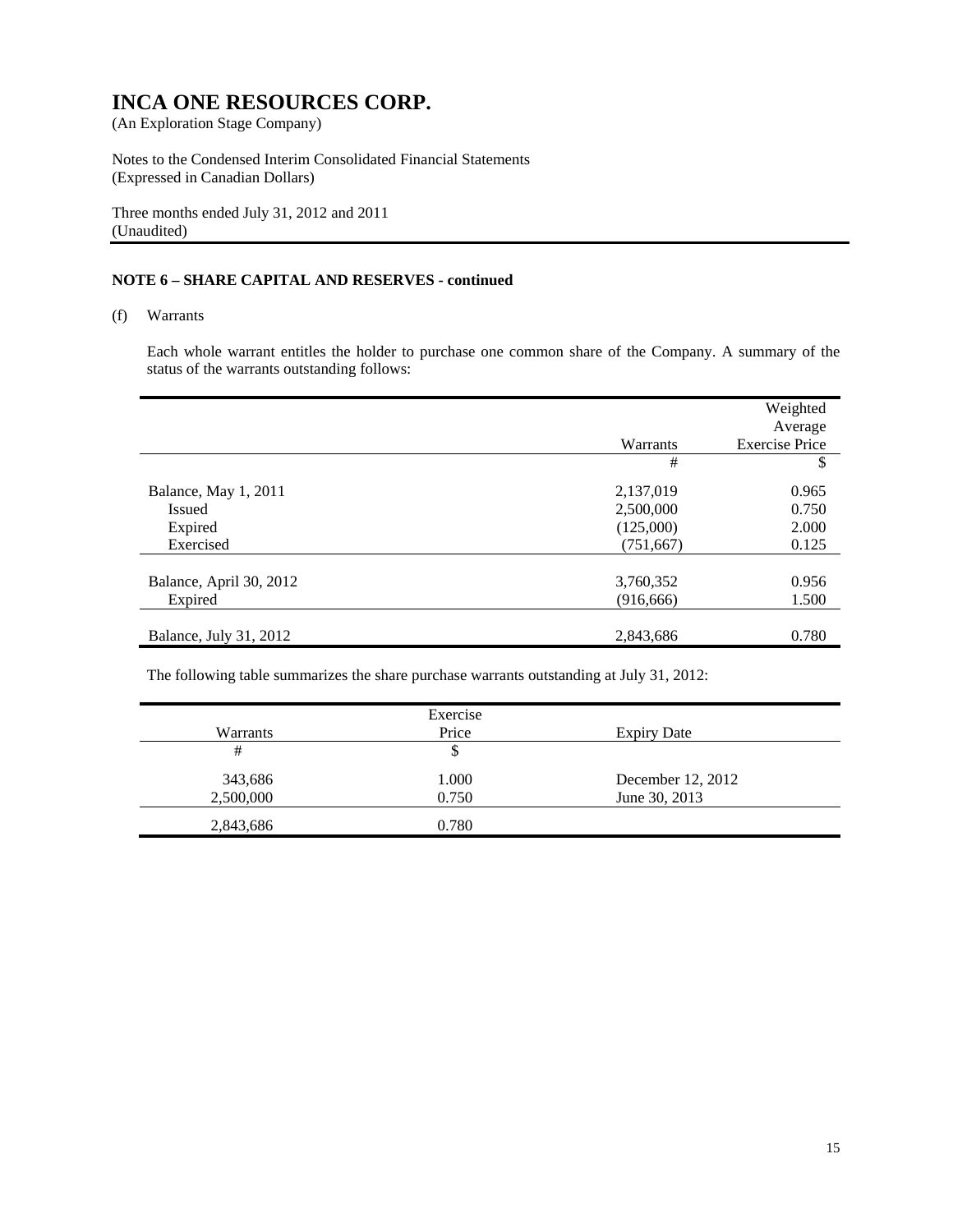Notes to the Condensed Interim Consolidated Financial Statements (Expressed in Canadian Dollars)

Three months ended July 31, 2012 and 2011 (Unaudited)

#### **NOTE 7 – RELATED PARTY TRANSACTIONS**

#### (a) Related party transactions

|                                                                                                                                                                                                  | Three months ended July 31, |        |
|--------------------------------------------------------------------------------------------------------------------------------------------------------------------------------------------------|-----------------------------|--------|
|                                                                                                                                                                                                  | 2012                        | 2011   |
|                                                                                                                                                                                                  |                             |        |
| Office, rent and administration paid or accrued to companies having<br>a director and an officer in common <sup>(1)</sup><br>Legal fees paid or accrued to a company controlled by an officer of | 32,600                      | 9,900  |
| the Company                                                                                                                                                                                      | 2.000                       | 13,682 |
| Interest paid to a company controlled by an officer of the Company                                                                                                                               |                             | 493    |
|                                                                                                                                                                                                  | 34,600                      | 24,075 |

(1) Of these fees,  $$7,500$  was allocated to the CFO of the Company (Note 7(b)(i)).

#### (b) Compensation of key management personnel

The Company's key management personnel has authority and responsibility for planning, directing and controlling the activities of the Company and consists of its Directors, Chief Executive Officer and Chief Financial Officer.

|                                             | Three months ended July 31, |         |
|---------------------------------------------|-----------------------------|---------|
|                                             | 2012                        | 2011    |
|                                             |                             |         |
| Short-term benefits – management fees $(1)$ | 31,500                      | 18,000  |
| Share-based payments <sup>(ii)</sup>        | 39,819                      | 109,250 |
|                                             | 71.319                      | 127,250 |

 $\begin{array}{c} \n\text{(i)}\\ \n\text{(i)}\\ \n\text{(i)}\\ \n\text{(i)}\\ \n\text{(i)}\\ \n\text{(ii)}\\ \n\text{(i)}\\ \n\text{(ii)}\\ \n\text{(iii)}\\ \n\text{(iv)}\\ \n\text{(iv)}\\ \n\text{(iv)}\\ \n\text{(v)}\\ \n\text{(v)}\\ \n\text{(v)}\\ \n\text{(v)}\\ \n\text{(v)}\\ \n\text{(v)}\\ \n\text{(v)}\\ \n\text{(v)}\\ \n\text{(v)}\\ \n\text{(v)}\\ \n\text{(v)}\\ \n\text{(v)}\\ \n\text{(v)}\\ \n\text{(v)}\\ \n\text{($ 

Share-based payments are the fair value of options granted and vested to key management personnel under the Company's stock option plan (note  $6(e)$ ).